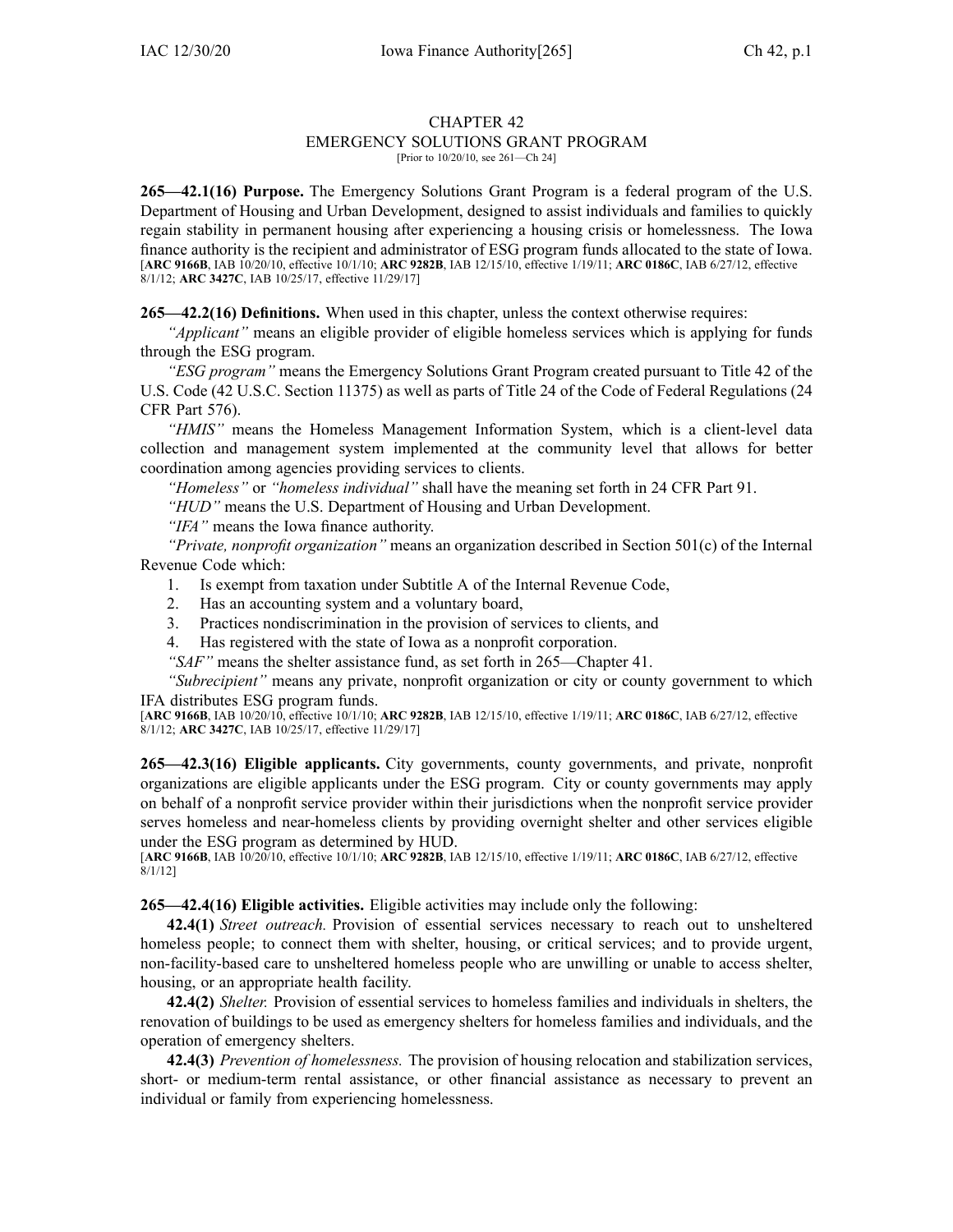**42.4(4)** *Rapid re-housing.* The provision of housing relocation and stabilization services, short- or medium-term rental assistance, or other financial assistance as necessary to help an individual or family experiencing homelessness to move as quickly as possible into permanen<sup>t</sup> housing and achieve stability in that housing.

**42.4(5)** *Administrative costs.* A subrecipient may use <sup>a</sup> portion of <sup>a</sup> gran<sup>t</sup> received for administrative purposes as determined by IFA. IFA reserves the authority for distribution of administrative funds.

**42.4(6)** *Homeless Management Information System (HMIS) projects.* IFA may award grants for HMIS implementation to suppor<sup>t</sup> data collection, reporting, and analysis as long as the total amount of such grants does not exceed 10 percen<sup>t</sup> of the total Emergency Solutions Grant Program allocation. Eligible costs may include equipment, software, services, personnel, space, and operations for HMIS activities. IFA may in its discretion award such <sup>a</sup> grant, subject to the terms of this subrule, without regard to the application and review provisions of rules  $265-42.6(16)$  and  $265-42.7(16)$ . Subrecipients of grants in suppor<sup>t</sup> of other eligible activities listed in subrules [42.4\(1\)](https://www.legis.iowa.gov/docs/iac/rule/265.42.4.pdf) to [42.4\(4\)](https://www.legis.iowa.gov/docs/iac/rule/265.42.4.pdf) may also use <sup>a</sup> portion of such grants to suppor<sup>t</sup> data collection and reporting using the HMIS or comparable database.

[**ARC [9166B](https://www.legis.iowa.gov/docs/aco/arc/9166B.pdf)**, IAB 10/20/10, effective 10/1/10; **ARC [9282B](https://www.legis.iowa.gov/docs/aco/arc/9282B.pdf)**, IAB 12/15/10, effective 1/19/11; **ARC [9633B](https://www.legis.iowa.gov/docs/aco/arc/9633B.pdf)**, IAB 7/27/11, effective 7/8/11; **ARC [9830B](https://www.legis.iowa.gov/docs/aco/arc/9830B.pdf)**, IAB 11/2/11, effective 12/7/11; **ARC [0186C](https://www.legis.iowa.gov/docs/aco/arc/0186C.pdf)**, IAB 6/27/12, effective 8/1/12; **ARC [3427C](https://www.legis.iowa.gov/docs/aco/arc/3427C.pdf)**, IAB 10/25/17, effective 11/29/17; **ARC [5343C](https://www.legis.iowa.gov/docs/aco/arc/5343C.pdf)**, IAB 12/30/20, effective 2/3/21]

**265—42.5(16) Ineligible activities.** As <sup>a</sup> general rule, any activity that is not authorized under the provisions of the HEARTH Act of 2009 is ineligible to be carried out with ESG program funds. [**ARC [9166B](https://www.legis.iowa.gov/docs/aco/arc/9166B.pdf)**, IAB 10/20/10, effective 10/1/10; **ARC [9282B](https://www.legis.iowa.gov/docs/aco/arc/9282B.pdf)**, IAB 12/15/10, effective 1/19/11; **ARC [3427C](https://www.legis.iowa.gov/docs/aco/arc/3427C.pdf)**, IAB 10/25/17, effective 11/29/17; **ARC [5343C](https://www.legis.iowa.gov/docs/aco/arc/5343C.pdf)**, IAB 12/30/20, effective 2/3/21]

**265—42.6(16) Application procedures.** IFA will issue requests for applications periodically, as long as the state expects funding from HUD. Requests for applications may combine the ESG program with the SAF program. The application shall be submitted as prescribed by IFA. Application requirements, priorities, and maximum and minimum gran<sup>t</sup> awards will be established by IFA for each competition. [**ARC [9166B](https://www.legis.iowa.gov/docs/aco/arc/9166B.pdf)**, IAB 10/20/10, effective 10/1/10; **ARC [9282B](https://www.legis.iowa.gov/docs/aco/arc/9282B.pdf)**, IAB 12/15/10, effective 1/19/11; **ARC [9633B](https://www.legis.iowa.gov/docs/aco/arc/9633B.pdf)**, IAB 7/27/11, effective 7/8/11; **ARC [9830B](https://www.legis.iowa.gov/docs/aco/arc/9830B.pdf)**, IAB 11/2/11, effective 12/7/11; **ARC [0186C](https://www.legis.iowa.gov/docs/aco/arc/0186C.pdf)**, IAB 6/27/12, effective 8/1/12; **ARC [3427C](https://www.legis.iowa.gov/docs/aco/arc/3427C.pdf)**, IAB 10/25/17, effective 11/29/17]

**265—42.7(16) Application review process.** The following procedures will be used in the review of applications.

**42.7(1)** Review; threshold criteria; eligible activities.

*a. Review of applications.* Applications will be reviewed based on priorities established during each competition round, in accordance with the state of Iowa consolidated plan for housing and community development. IFA may utilize <sup>a</sup> panel to review the applications. Review criteria include, but are not limited to, program design, applicant experience and capacity, community partnerships and need, performance, budget and gran<sup>t</sup> management, program accessibility, program partnerships, the number of persons or households served, and how well the program leverages other resources.

*b. Threshold criteria.* IFA will identify threshold criteria that all programs must meet in order to be eligible.

*c. Activities eligible during funding cycle.* Each competition round will also specify which of the total eligible program activities will be supported during that competition round.

**42.7(2)** If an application contains an activity determined to be ineligible, at IFA's discretion, the ineligible activity may be deleted from the application or referred to another funding source or the application may be disqualified.

**42.7(3)** IFA reserves the right to negotiate directly with the applicant to determine the priority of funding requested within the application.

**42.7(4)** IFA staff may review applications with other state agencies or other groups with expertise in the area of serving homeless persons before making final funding recommendations. Consultation with other agencies is intended to avoid duplication and promote maximum utilization of funding sources.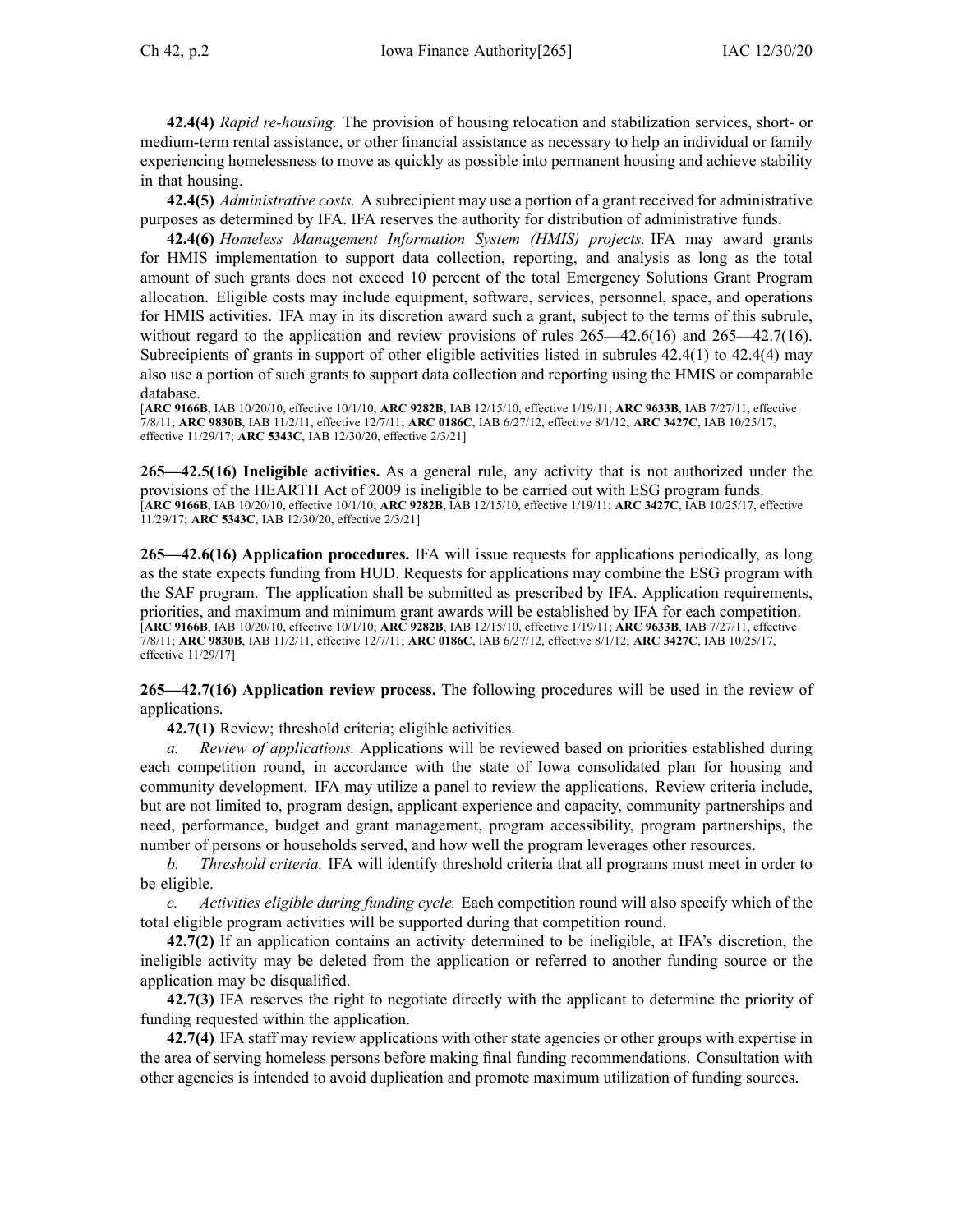**42.7(5)** Based on the review process, IFA may revise the overall funding reques<sup>t</sup> by activity or funding level and recommend <sup>a</sup> final funding figure to the IFA board of directors for approval. [**ARC [9166B](https://www.legis.iowa.gov/docs/aco/arc/9166B.pdf)**, IAB 10/20/10, effective 10/1/10; **ARC [9282B](https://www.legis.iowa.gov/docs/aco/arc/9282B.pdf)**, IAB 12/15/10, effective 1/19/11; **ARC [3427C](https://www.legis.iowa.gov/docs/aco/arc/3427C.pdf)**, IAB 10/25/17, effective 11/29/17]

**265—42.8(16) Matching requirement.** Each subrecipient of ESG program funds must provide matching contributions, according to the requirements of each competition. In calculating the amount of matching funds, the following may be included: cash contributions expended for allowable costs of the subrecipient for the ESG program or noncash contributions, including the value of any real property, equipment, goods, or services contributed to the subrecipient's ESG program provided that, if the subrecipient had to pay for them with gran<sup>t</sup> funds, the costs would have been allowable. IFA may allow an exemption of matching funds up to <sup>a</sup> maximum of \$100,000 of the state allocation received from HUD for the subrecipients least capable of providing such matching amounts. The subrecipient must document its need to participate in this exemption from matching requirements and must receive prior approval from IFA before the exemption will be effective.

[**ARC [9166B](https://www.legis.iowa.gov/docs/aco/arc/9166B.pdf)**, IAB 10/20/10, effective 10/1/10; **ARC [9282B](https://www.legis.iowa.gov/docs/aco/arc/9282B.pdf)**, IAB 12/15/10, effective 1/19/11; **ARC [0186C](https://www.legis.iowa.gov/docs/aco/arc/0186C.pdf)**, IAB 6/27/12, effective 8/1/12; **ARC [3427C](https://www.legis.iowa.gov/docs/aco/arc/3427C.pdf)**, IAB 10/25/17, effective 11/29/17]

## **265—42.9(16) Funding awards.**

**42.9(1)** *Awards on behalf of multiple applicants.* A city or county governmen<sup>t</sup> or nonprofit organization may be designated, at the discretion of IFA, to administer <sup>a</sup> contract for multiple applicants within <sup>a</sup> prescribed geographic area.

**42.9(2)** *Right to negotiate.* IFA reserves the right to negotiate the amount of the funding award, the scale of the project, and alternative methods for completing the project.

**42.9(3)** *Special purpose awards.* IFA may, at its discretion, award any remaining funds as it sees fit within the ESG program regulations.

[**ARC [9166B](https://www.legis.iowa.gov/docs/aco/arc/9166B.pdf)**, IAB 10/20/10, effective 10/1/10; **ARC [9282B](https://www.legis.iowa.gov/docs/aco/arc/9282B.pdf)**, IAB 12/15/10, effective 1/19/11]

**265—42.10(16) Compliance with applicable federal and state laws and regulations.** All subrecipients shall comply with the Iowa Code governing activities performed under this program and with all applicable provisions of the Stewart B. McKinney Homeless Assistance Act of 1987 and its implementing regulations, as well as the revising regulations of the Homeless Emergency Assistance and Rapid Transition to Housing Act of 2009 (HEARTH Act), as defined by 24 CFR Part 576. All subrecipients shall also comply with all applicable provisions of the Uniform Administrative Requirements, Cost Principles, and Audit Requirements in 2 CFR Part 200.

[**ARC [9166B](https://www.legis.iowa.gov/docs/aco/arc/9166B.pdf)**, IAB 10/20/10, effective 10/1/10; **ARC [9282B](https://www.legis.iowa.gov/docs/aco/arc/9282B.pdf)**, IAB 12/15/10, effective 1/19/11; **ARC [0186C](https://www.legis.iowa.gov/docs/aco/arc/0186C.pdf)**, IAB 6/27/12, effective 8/1/12; **ARC [3427C](https://www.legis.iowa.gov/docs/aco/arc/3427C.pdf)**, IAB 10/25/17, effective 11/29/17]

## **265—42.11(16) Administration.**

**42.11(1)** *Contracts.* Upon selection of an application for funding, IFA will initiate <sup>a</sup> contract. These rules and applicable federal and state laws and regulations become par<sup>t</sup> of the contract. Certain activities may require that permits or clearances be obtained from other state or federal agencies before the start of the project. Funding awards may be conditioned upon the timely completion of these requirements.

**42.11(2)** *Record keeping and retention.* Financial records, supporting documents, statistical records, and all other records pertinent to the funded program shall be retained by the subrecipient. Private, nonprofitsubrecipients covered through an ESG program contract from <sup>a</sup> local city or county governmen<sup>t</sup> or nonprofit organization are responsible for ensuring that pertinent records of their ESG program funds be made available to the administering city or county or nonprofit organization and to IFA upon request. Proper record retention must be in accordance with the following:

*a.* Records for any assisted activity shall be retained for five years after the end of the gran<sup>t</sup> period and, if applicable, until audit procedures are completed and accepted by IFA.

*b.* Representatives of the Secretary of the U.S. Department of Housing and Urban Development, the Inspector General, the General Accounting Office, the state auditor's office, and IFA shall have access